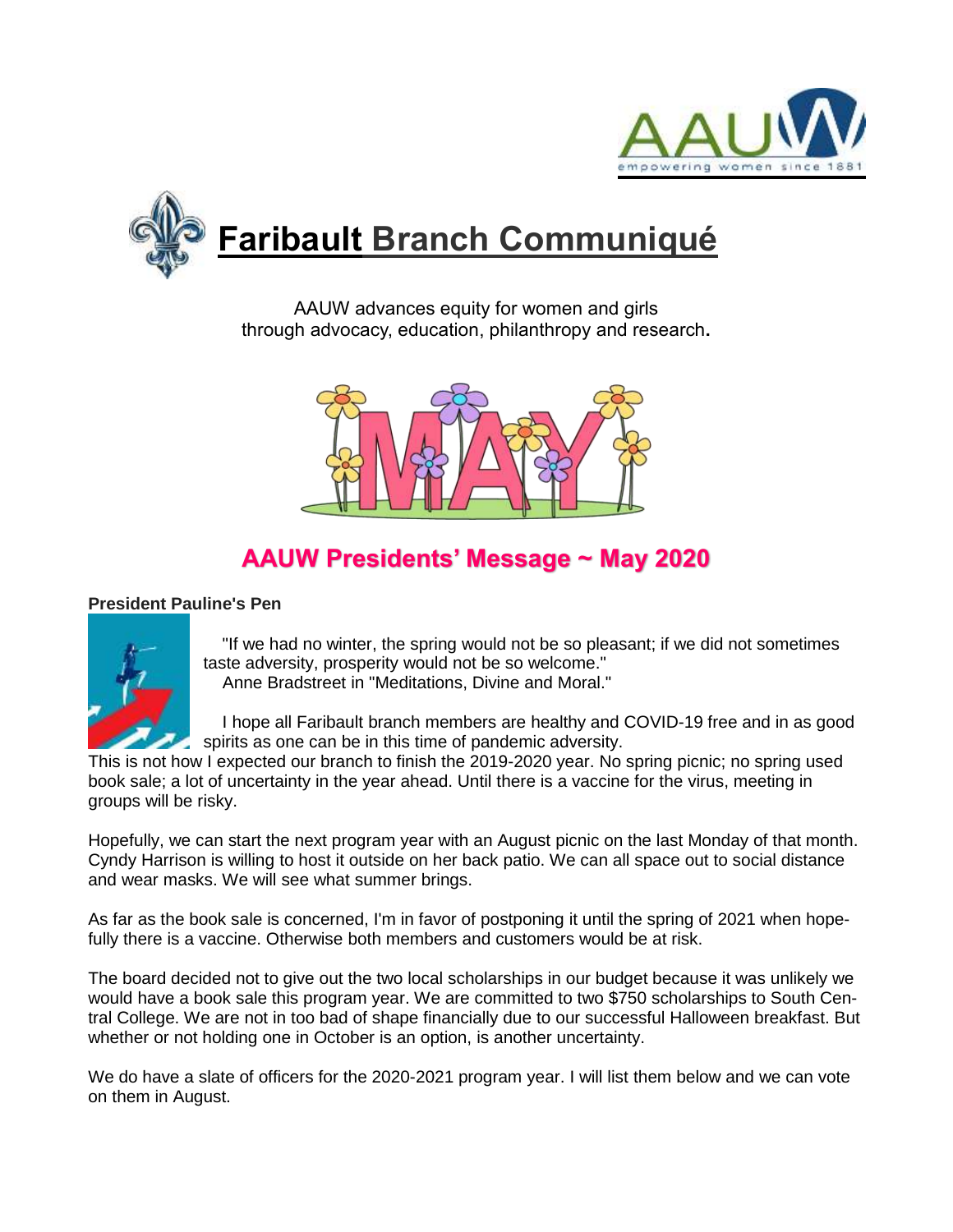Two-year terms up for election:

\* AAUW Funds - Pat Rice (agreed to continue on)

- \* Public Policy Jo Ellen Schultz (new)
- \* Diversity Diane Hagen (agreed to continue on)

One year

 \* Membership co-chairs Karhy Larson and Kathryn Speulda (they have done the Job 2 yrs., but will do it for a third)

Julie Olson was reelected to a two-year term last spring as treasurer.

Secretary trio of Pat Umbreit, Ruth Hildebrandt and Carol Quail continue another year.

Programs will continue to be done by committee.

Pauline Schreiber has another year in her two-year term as president, but would love to have either a co-president or president-training, someone ready to take over the leadership of the branch in the 2021-2022 program year.

I thank all members for supporting Faribault AAUW. You are all special. Stay healthy, keep up your spirits. The spring weather has helped me. I hike almost daily in some woods in Rice County or River Bend Nature Center. The spring wildflowers have been especially beautiful this spring. Saw Karen Kittlesen and Gloria Carter at the nature center on one of my walks. It was good to talk to them at a safe distance. Hopefully we can safely meet together again. Take care, *Pauline* 

# **Social Time**



Wish we could have celebrated our April, May and June birthdays together as planned at Joe's on Wednesday, May 6. We'll just add these birthdays to our next group: Ruth Hildebrant April 2, Carmen Tripp April 8, Pat Fuchs April 10, Shirley Norgaard April 19 and Barb Dubbels May 21 (I have no June birthdays but only have 34 on record). Looking forward to our coffee and treats at Crack of Dawn but for now stay safe and hang in there!

*Thanks, Sue Olson*

**Secretary's Report** AAUW Branch Meeting February 24, 2020 Rice County Historical Society



President Pauline Schreiber called the meeting to order at 6:20 on AAUW's 95th birthday. Kathy Speulda moved to approve the secretary's minutes of February's meeting seconded by Pat Rice. Pat Fuchs moved to approve the treasurer's report seconded by Mary Lillquist.

The Book Sale is scheduled for April 29 through May 3 including Monday and

Tuesday evenings. Since the hardest work is setting up, Monday and Tuesday are needed to reduce books to be moved. Five people on a committee met to brainstorm other fund raising events and how to make the Book Sale easier. Gloria Olson reviewed their ideas but the book sale as we know it is the best way

We have to earn money for a budget we support. Both the Book Sale and the Halloween breakfast are needed. To make it easier on the few who exert the most effort, the committee suggested writing a newspaper article to encourage outside help to lift, transport and sort books; (Those who help can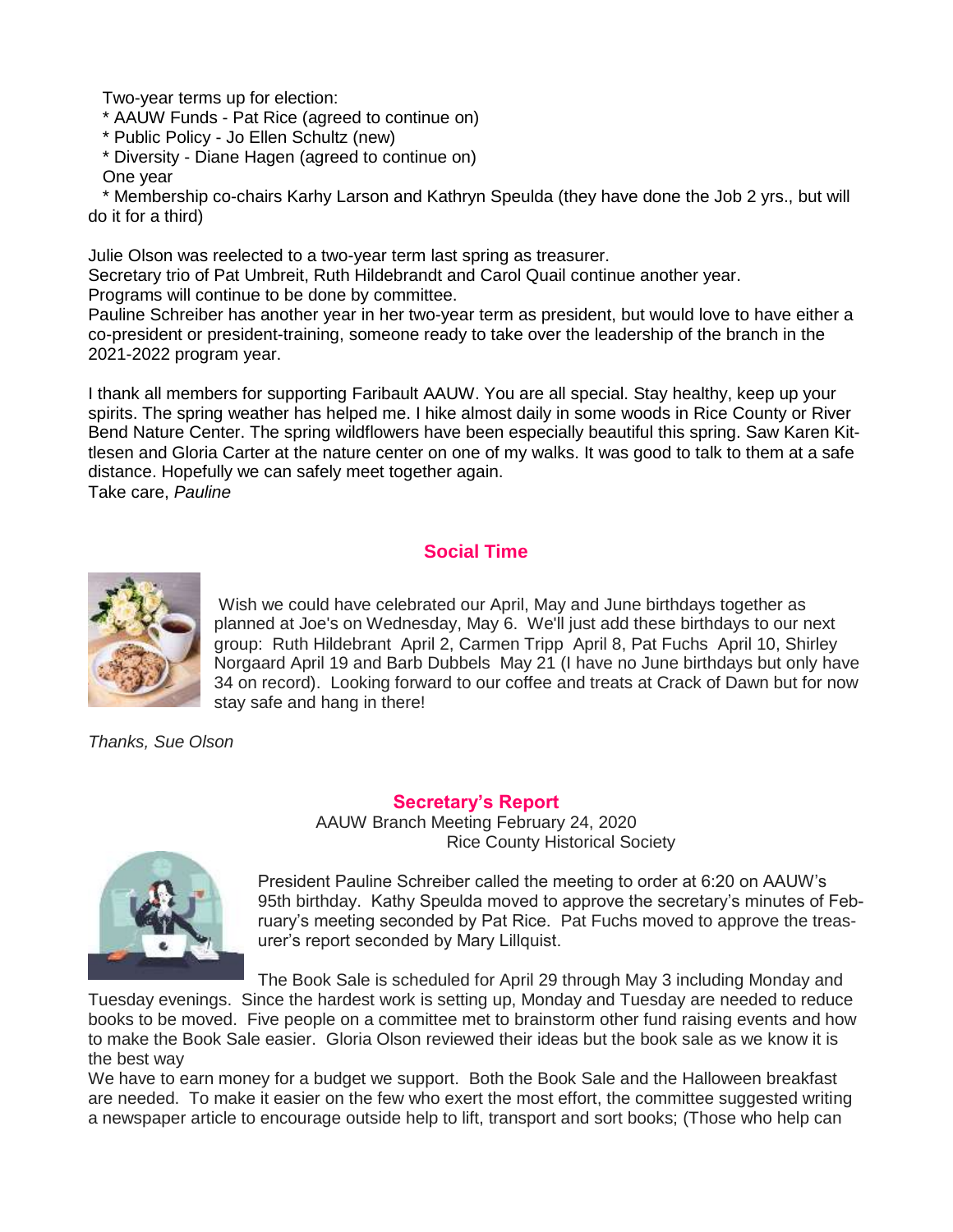select a book of their choice); Weed out more romance and non-appealing books; make 'deals' by placing similar types in baskets; tie books together; set books on a book bag or raffle off. Other ideas: sell items such as arts and crafts by members and/or community artists. The last word is 'Do what you can and take care of yourself.'

A sign-up sheet for scheduling work times will be coming.

President Schreiber reviewed the Regional Convention in East Moline, IL, from June 18-20. Heritage Days falls at the same time. Those who would like AAUW to be in the parade could make plans.

Friday March 13 at 9:30 at the Crack of Dawn the Book Sale committee will make organization plans.

Meeting adjourned at 6:53. *Carol Quail, Secretary for February*

Diane Hagen introduced Claudia Garcia, speaker and native of Faribault. Claudia loves this city and is thrilled to have been chosen Program co-director of the Faribault Diversity Coalition. Claudia described her trials and challenges growing up in school maneuvering between being American and yet Mexican. Adapting to and overcoming changes in her family, studying, working, and being a mom to three children made her who she is today. Afterwards, Diane Hagen gave a very appreciative Claudia a scholarship to become an AAUW member.

# **Treasurer's Report**



A final report for this fiscal year: savings, \$7542.50, checking \$423.11. Alas, yet another month without AAUW friends. This too will pass....

Meanwhile, a few comments about this year's wrap up. We have a couple of bills yet to pay for this year, including our scholarships through South

Central College. Because we will have to abandon book sale plans for this year, funding the additional \$2,000 optional scholarships will make more sense next year, particularly with Covid-19 future disasters not out of the question. No one, at this point, is even positive that schools/colleges will be opening on time.

Kathy Larson has info, later, about dues. It would be so nice to have everyone send them to me before June 30! Just a thought!!! Stay well. *Julie*

## **Membership**



Here it is May - 2020 already and we only thought that our 95th Anniversary of our Faribault AAUW Branch would be the big news for all of us! We hope everyone has been staying at home and being safe during these trying times of the Coronavirus! Since our fun social May Picnic meeting will be de-

layed until a later date (maybe even in the Fall) - I'm asking each one of you to **PLEASE send your yearly dues of \$78.00 to Julie Olson by June 20, 2020. We do have 1 free membership dues award to be given out this year. If your dues are in by June 20 you will be eligible for the free**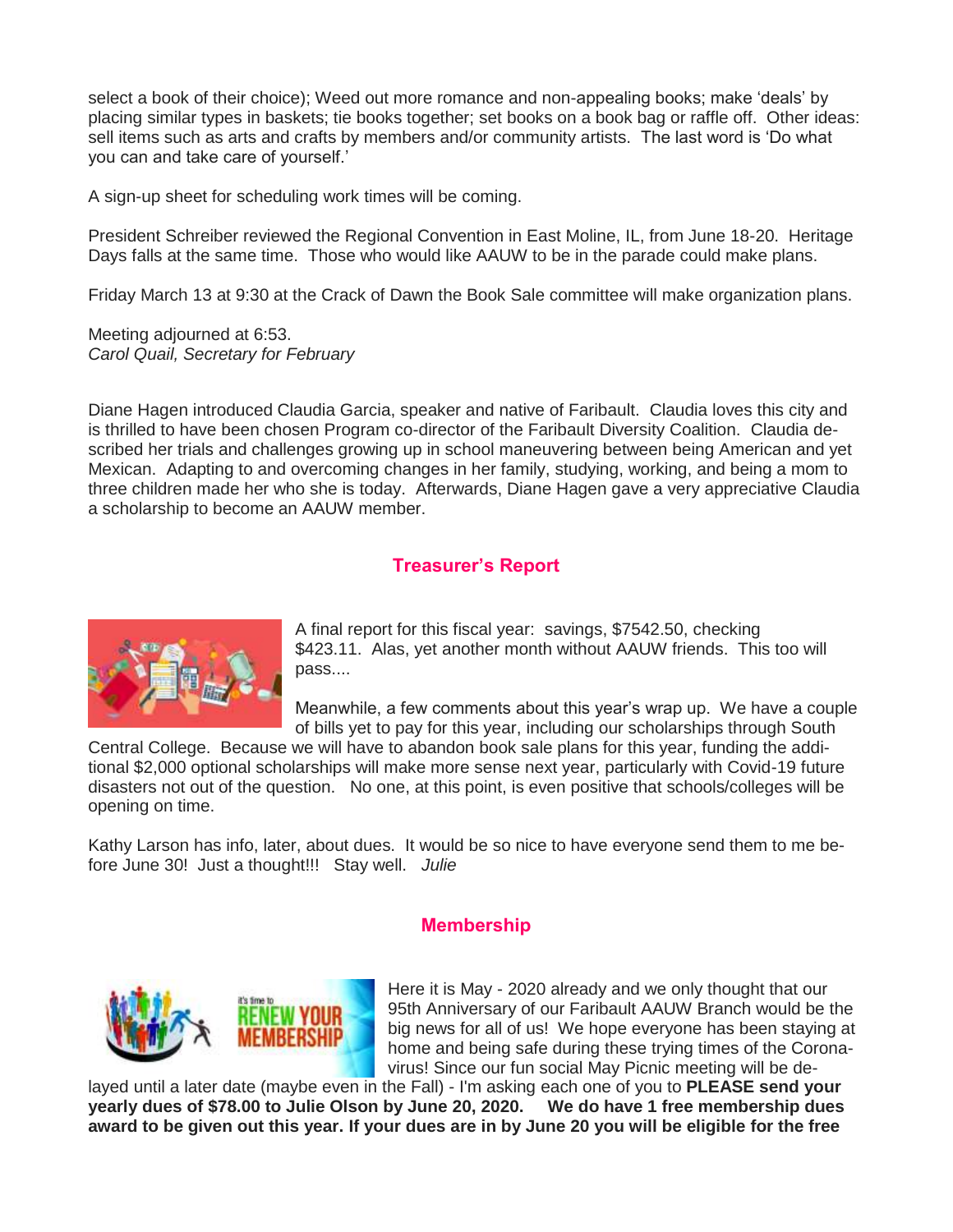#### **dues drawing: All the names will be put into a basket & our President Pauline will draw the winner!! The winner will receive her \$78.00 BACK:)**

Please consider all the wonderful activities our Faribault AAUW Branch has accomplished during all those 95 years we have been established!! Our commitment to our mission of equity for women and girls through advocacy, philanthropy and research is such a worthwhile goal!

## **Please send your AAUW dues of \$78.00 to: Julie Olson 2815 Village Drive Faribault, MN 55021 By June 20, 2020 Thank You:)**

Membership Vice Presidents: *Kathy Larson & Kathryn Speulda*

## **Book Club**



AAUW Book Club members have been sharing thoughts via email for the last couple of months. Our March book was *Burial Rites* by Hannah Kent recommended by Judy Graham and Pat Rice as it took place in Iceland.

April is Poetry Month and several members shared poems and limericks written by Carl Sandburg, Ogden Nash, Bill Holm, and others, even some Haikus. Liz Hartman was brave enough to enter a covid-19 limerick contest at the Minneapolis Star Tribune with the winners promised a special roll of toilet paper! An example of her amazing

creativity:

With Facetime and newcomer Zoom, We invite family and friends to our room. These days we don't care About make-up and hair. Sometimes we're in jammies past noon.



May's selection is *Because of Winn-Dixie* by Kate DiCamillo which is a One Book/One Minnesota choice.

*Barb Dubbels*